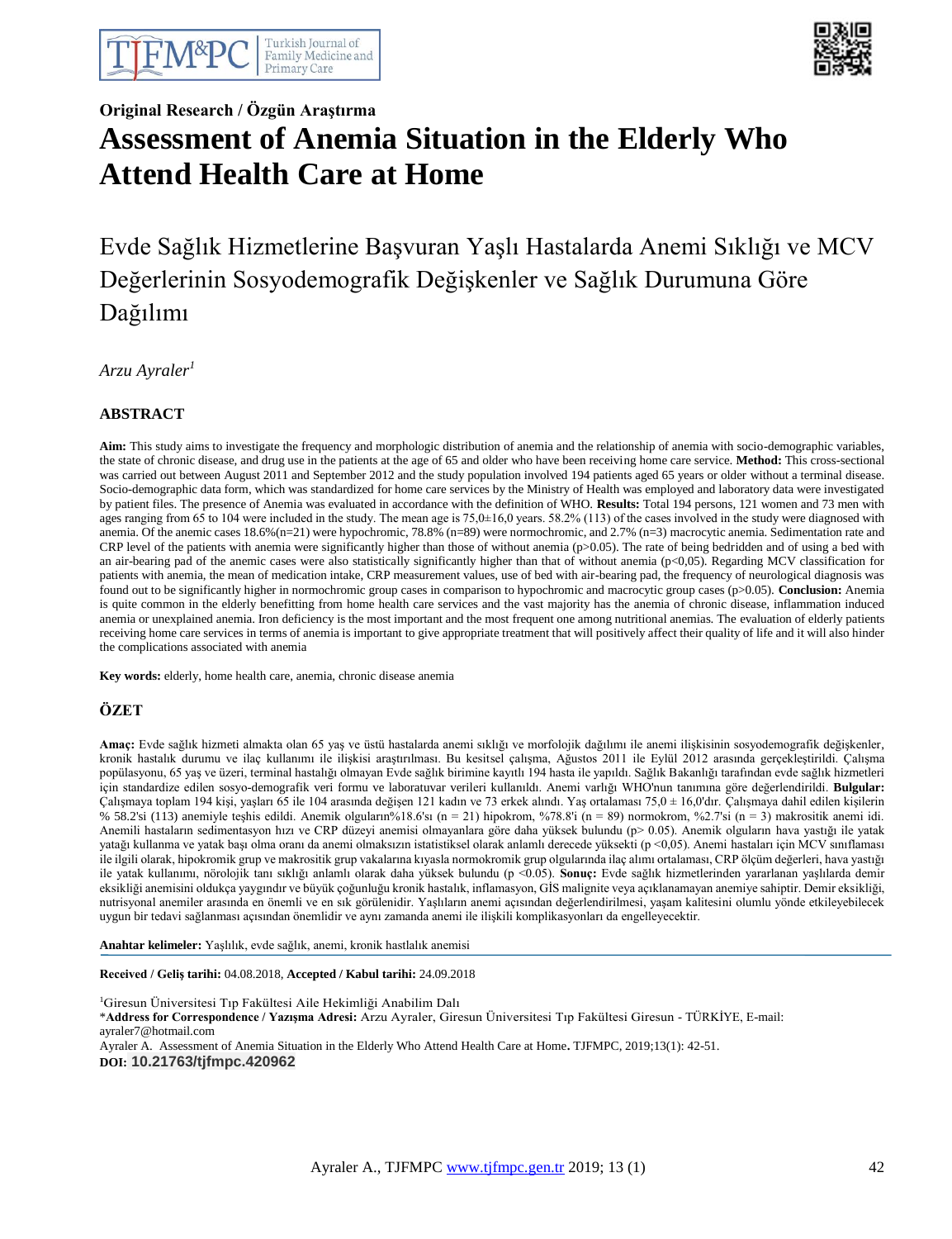#### **BACKGROUND**

Age groups admitted to home health care services are mostly the elderly patients at age 65 or older who are requiring chronic and long-term care and also all age groups with chronic disease, babies, and children. In 1988, those who received home health care services at the age of 65 years or older comprised 83%in Austria, 83% in Germany, and  $63\%$  in the USA.<sup>1</sup>

According to the results of Turkish Statistical Institute address-based population registration system, population at the age of 65 and older in Turkey rose to a rate 8,5% (6.895385 persons) as of the date of 2017 . <sup>2</sup> When these figures are considered, the number of elderly people benefiting from home health care services is expected to be on the increase. Through the exercise of home health care services in public, the restructuring of home health care services in our country have come with some new additional problems to be solved in terms of medical doctors working in this field. As stated in the literature, mostly the elderly, who are described as people over 65 years, constitute the majority of the population receiving health care services in their homes and the majority of those people are frail elderly people who are multi-drug users and are with multiple chronic diseases.<sup>3</sup>

Anemia is one of the important health problems in elderly people and the health care cost of anemic patients is twice more than that of those who are with similar comorbid diseases. Untreated anemia is related to tiredness, functional limitation, and impairment of health and it leads to cardiovascular and neurological complications and is also an independent risk factor for increased mortality.4

In previous studies, anemia prevalence was quite variable due to the places where the studies were conducted – home, hospital, polyclinic, nursing home, health condition of the participants, and the differences of criteria in the definition of anemia and the reported rates have ranged between 2,9% - 61%in males and 3,3 % -41% in females. Whereas in international literature, anemia prevalence has been reported as 10% among community-dwelling elderlies, it has been raising to rate greater than 20% at age 85 and older. Prevalence is higher in those who are staying in the nursing home, who are hospitalized, and with advanced age.<sup>5</sup> Though, in our country, there have been a number of studies covering anemia prevalence in the elderly, a study on the elderly receiving home health care service does not exist.

#### **AIMS**

The present study aims to investigate 1) the frequency of anemia 2) morphological distribution regarding MCV and 3) the relationship of anemia with socio-demographic variables, the state of chronic disease, and drug use in the patients at the age of 65 and older who have been receiving home care service.

#### **METHODS**

This cross-sectional was carried out between August 2011 and September 2012 and the study population involved 194 patients aged 65 years or older without terminal disease, admitted to Taksim Training and Research Hospital – Home Healthcare Unit and aged 65 years or older. Taksim Training and Research Hospital - Home Healthcare Unit has been providing service since 2011. In its region, the unit has been serving not only for the elderly requesting home care service in their homes but also for those who are staying in the nursing home under the management of Association for Assistance to the Elderly and are in need of healthcare service. Although the people with the ability of self-care are accepted to the concerning nursing home, until terminal period, or in the case of adventitious Alzheimer's disease, the caring of those people is provided in the same institute. Socio-demographic data form by Ministry of Health (MoH), which was standardized for home care services, was employed which includes the data such as age, gender, the status of being bedridden, use of assisting equipment, and attendant availability. Laboratory data were measured with ELECSYS 2010(Roche Diagnostics) Hormone analyzer by electrochemiluminescence method and by investigating patient files. Laboratory reference values of Taksim Training and Research Hospital were considered for laboratory lower and uppervalue limits.

The presence of Anemia was evaluated in accordance with the definition of the World Health Organization (WHO). Hemoglobin values of 12 g/dl in women and 13g/dl in men and also hematocrit concentration level below 36% in women and 39%in men were evaluated as anemia. Since MCV plays a crucial role in most of the algorithms in classification of anemia, a morphological a classification was performed according to MCV.

Normal value of MCV was considered as 80-100 femtoliter (fl). The classification was made as: MCV<80 fl microcytic; MCV: 80-102 fl normocytic; MCV≥103 fl macrocytic.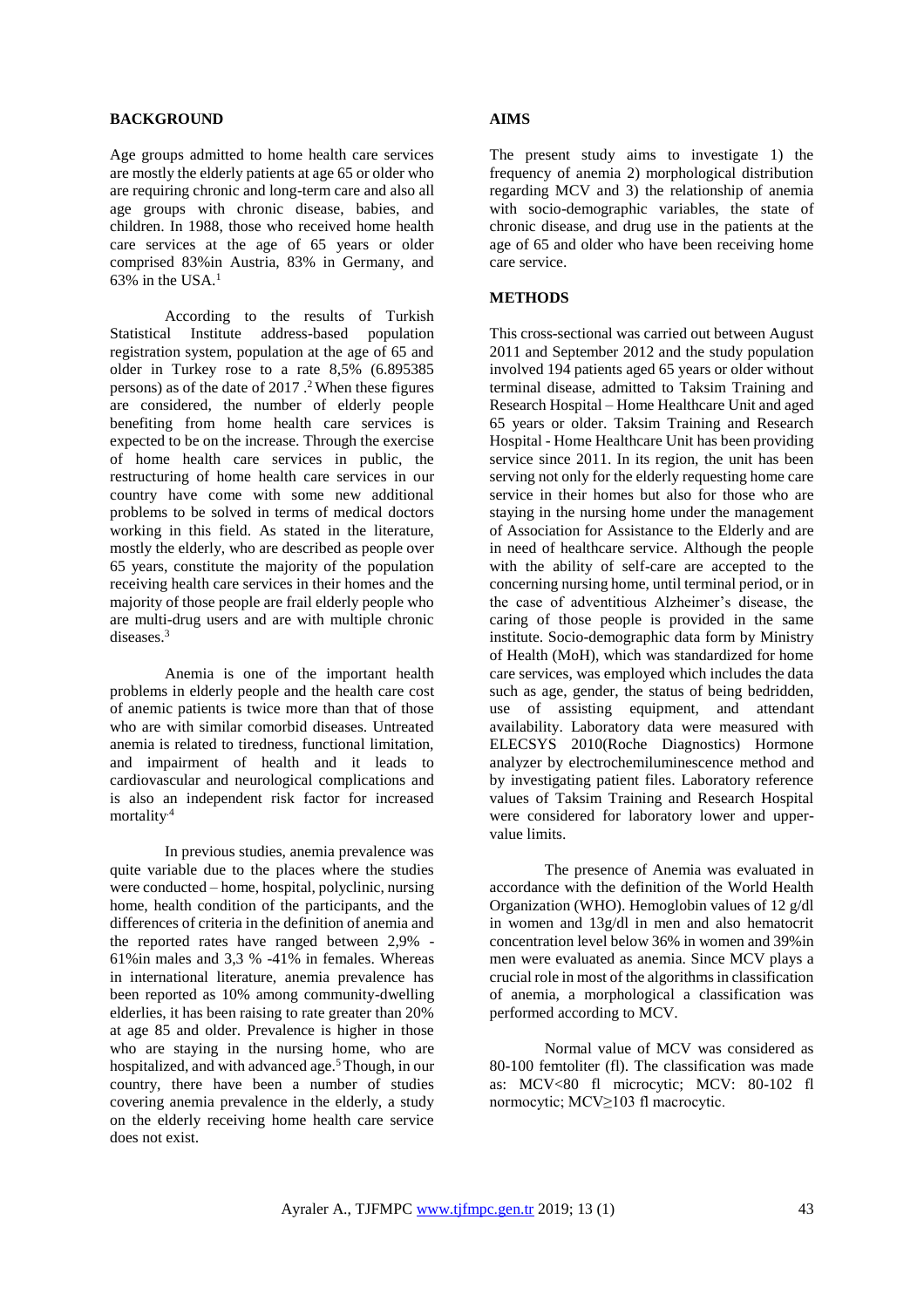Normal reference intervals of the patients were evaluated as ferritin 13-150ng/ml, Vitamin B12 191-663 pg/ml, and folic acid 3,1-17,5 ng/ml. Among those who were with low ferritin level were attributed to iron deficiency. Likewise, the patients with macrocytic anemia according to MCV and were with low Vitamin B12 or folic acid level were attributed to nutritional anemia.<sup>6</sup> Patients with normocytic anemia regarding MCV, were accepted as anemia of chronic disease or anemia of inflammation. The presence of anemia in the patients with chronic renal insufficiency was also attributed to anemia of chronic renal insufficiency. 1.1. Statistical Investigations

NCSS (Number Cruncher Statistical System), 2007&PASS (Power Analysis and Sample Size) 2008 Statistical Software (Utah, USA) Program were used for statistical analyses. During the evaluation of the data, in addition to the descriptive statistical methods (mean, standard

deviation, median, frequency, ratio), Student t Test was employed for quantitative data and comparison of parameters with normal distribution. Kruskal Wallis test was used for 3-group comparisons of parameters with non-normal distributions while Mann Whitney U test was used for determination of the group leading to difference and for two-group comparisons. In comparing qualitative data Pearson Chi-Square Test was performed whereas Fisher's Exact Testand Yates Continuity Correction Test were used for identification of the group leading to distinction. Significance levels were considered as p<0,01 and p<0.05.

## **RESULTS**

Total 194 persons, 121 women and 73 men with ages ranging from 65 to 104were included in the study. The mean age is  $75,0 \pm 16,0$  years. Sociodemographical characteristics of the cases have shown in Table 1.

|                                      |                                  | Min-Max        | $Mean \pm SD$   |
|--------------------------------------|----------------------------------|----------------|-----------------|
| Age (year)                           |                                  | 65-103         | $75,0 \pm 16,0$ |
|                                      |                                  | n              | $\%$            |
| Gender                               | Men                              | 121            | 62,4            |
|                                      | Women                            | 73             | 37,6            |
|                                      | Physician in charge of discharge | 1              | 0,5             |
| The way of presenting<br>to hospital | HospitalHomeCare Service Unit    | 184            | 94,8            |
|                                      | Family Physician                 | 9              | 4,6             |
| Need of Home Care Support            |                                  | 188            | 96,9            |
|                                      | Temporary Health Insurance       | 130            | 67,0            |
|                                      | Private Insurance                | 7              | 3,6             |
| Social Security                      | Paid Service                     | $\overline{7}$ | 3,6             |
|                                      | Green Card                       | 23             | 11,9            |
|                                      | Other                            | 27             | 13,9            |
|                                      | Receiving Salary                 | 108            | 55,7            |
| <b>Income Status</b>                 | Social Welfare Center            | 23             | 11,9            |
|                                      | Nursing Indigence Assistance     | 7              | 3,6             |
|                                      | No Income                        | 19             | 9,8             |
|                                      | In care of Head of the Family    | 37             | 19,1            |

**Table 1. Demographical characteristics**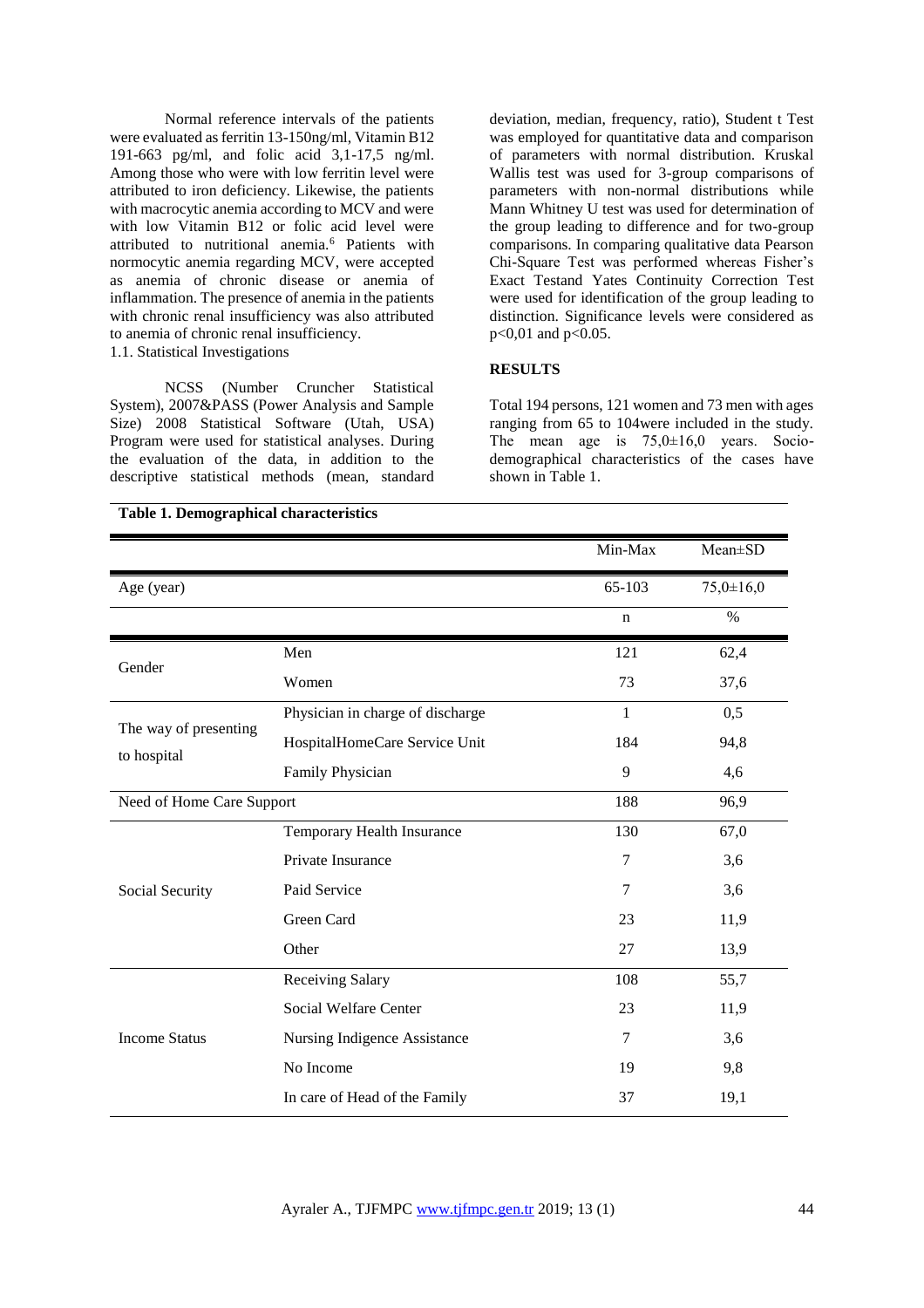|                                                 |                             | $\mathbf n$    | $\%$ |  |
|-------------------------------------------------|-----------------------------|----------------|------|--|
| Allergy                                         |                             | 8              | 4,1  |  |
|                                                 | Normal                      | 88             | 45,4 |  |
|                                                 | Distressed                  | 51             | 26,3 |  |
| Psychological State                             | <b>Restless and Anxious</b> | 31             | 16,0 |  |
|                                                 | Indifferent                 | 24             | 12,3 |  |
| Pain                                            |                             | 65             | 33,5 |  |
| Pressure ulcer                                  |                             | 36             | 18,6 |  |
| Neurological diagnosis                          |                             | 169            | 87,2 |  |
| Cardiovascular diagnosis                        |                             | 88             | 45,4 |  |
| Oncological diagnosis                           |                             | 32             | 16,5 |  |
| Orthopedic and traumatological diagnosis        |                             | 24             | 12,4 |  |
| Chronic endocrine diagnosis                     |                             | 66             | 34,0 |  |
| Lung disease and respiratory disorder diagnosis |                             | 44             | 22,7 |  |
| Muscles and joint disease diagnosis             |                             | $\overline{7}$ | 3,6  |  |
|                                                 | Once in a month             | 122            | 62,9 |  |
|                                                 | Bimonthly                   | 47             | 24,2 |  |
| Frequency of Patient<br>Follow-up (month)       | Quarterly                   | 20             | 10,3 |  |
|                                                 | Every four months           | 2              | 1,0  |  |
|                                                 | Other                       | 3              | 1,5  |  |

#### **Table 2. Psychological state and chronic disease distribution of the patients**

Of the patients 58.2% (113) of the cases involved in the study were diagnosed with anemia while 41,8%(81) were not. In 30 (15,5%) of all the cases ferritin level was found out to be low while low vitamin B12 and folic acid level were detected in 28 (14,4%) and 1 of the cases, respectively. Of the anemic cases 18.6%(n=21) were hypochromic, 78.8% (n=89) were normochromic, and 2.7% (n=3) macrocytic anemia. All hypochromic cases had low ferritin levels and nine cases with low ferritin levels had no anemia. Out of 28 cases with low Vit B12 levels only three had macrocytic anemia, 13 had normocytic anemia and 11 had no anemia at all. One case with low folic acid levels had normal hemoatocrit and hemoglobin values.

The presence of anemia, sociodemographic variables, and health state of the patients have shown in Table 3. Of the patients, 11,3% (n=22) were non-bedridden, 55,7%(n=108) were semi bedridden, and 33% (n=64) were bedridden. The number of drugs used by the patients range between 0 and 18 with a mean of  $4,1\pm2,67$ .

Diagnostic distribution of the patients. Chronic renal failure is not detected in any of the patients included in the study. Sedimentation rate and CRP level of the patients with anemia were significantly higher than those of without anemia (p>0.05). The rate of being bedridden and of using bed with air-bearing pad of the anemic cases were also statistically significantly higher than that of without anemia  $(p<0.05)$ .

Regarding MCV classification for patients with anemia, the mean of medication intake, CRP measurement values, use of bed with air-bearing pad, the frequency of neurological diagnosis were found out to be significantly higher in normochromicgroup cases in comparison to hypochromic and macrocytic group cases (p>0.05). The rate of the cases psychologically restless and anxious in hypochromic group was also found to be significantly higher than that of macrocytic and normochromic group ( $p<0,05$ ). (Table 4)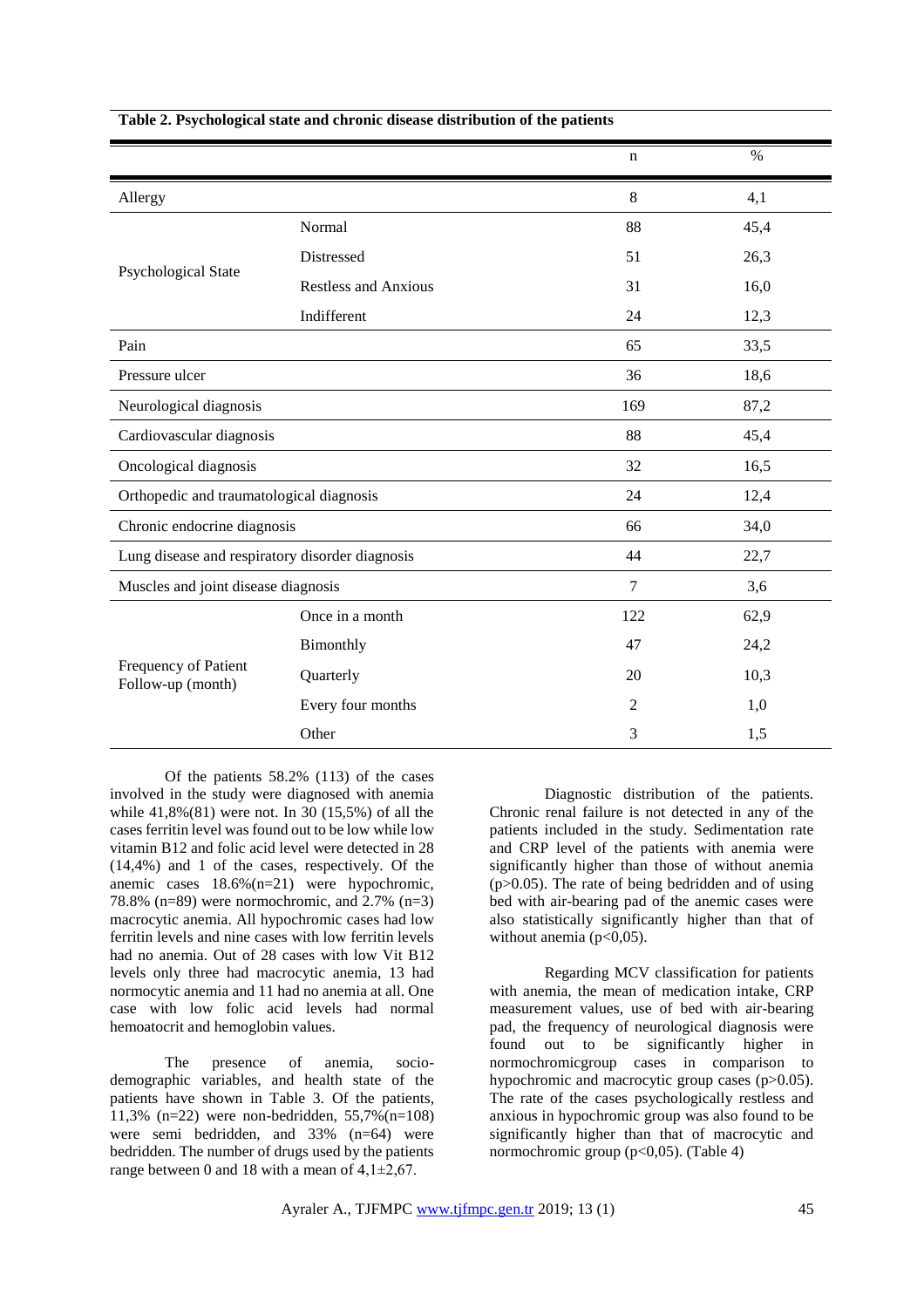|                                           |                                    | Anemia                |                        |                       |
|-------------------------------------------|------------------------------------|-----------------------|------------------------|-----------------------|
|                                           |                                    | No<br>Yes             |                        | $\boldsymbol{p}$      |
|                                           |                                    | Mean±SD               | Mean±SD                |                       |
| Age                                       |                                    | $75,1 \pm 15,1$       | 74,9±17,3              | $d_{0,9}$             |
| Number of Drugs                           |                                    | $4,2\pm2,7(4,0)$      | $4,0\pm2,5$ (4,0)      | $^{\circ}0,5$         |
| Sedimantation                             |                                    | $43,1\pm29,1(45,0)$   | $35,9\pm 25,1(26,0)$   | $^{\circ}0,0$         |
| <b>CRP</b>                                |                                    | $23,6 \pm 37,9$ (9,0) | $11,4\pm 18,4(6,0)$    | $e_{0,0}$             |
| <b>TSH</b>                                |                                    | $1,7\pm 2,5$ $(1,00)$ | $1,64\pm1,84$ $(1,00)$ | $\epsilon$ 0,5        |
|                                           |                                    | $(n=113)(%$           | $(n=81)(%$             |                       |
|                                           | Women                              | 67 (%59,3)            | 54 (%66,7)             |                       |
| Gender                                    | Men                                | 46 (%40,7)            | 27 (%33,3)             | ${}^{a}$ 0,2          |
|                                           | Receiving Salary                   | 71 (%62,8)            | 37 (%45,7)             | ${}^aO, O$            |
|                                           | Social Welfare Center              | 9(%8,0)               | 14 (%17,3)             | $c_{0,0}$             |
| <b>Income Status</b>                      | Nursing<br>Indigence<br>Assistance | 2( %1, 8)             | 5(%6,2)                | $b_{0,2}$             |
|                                           | No Income                          | 9(%8,0)               | 10 (%12,3)             | $\mathcal{C}$ 0,4     |
|                                           | In care of Head of the<br>Family   | 22 (%19,5)            | 15 (%18,5)             | $c_{1,0}$             |
|                                           | Bedridden                          | 45 (%39,8)            | 19 (%23,5)             | $c_{0,0}$             |
| <b>Status</b><br>of<br>Being<br>Bedridden | Semi-Bedridden                     | 57 (%50,4)            | 51 (%63,0)             | $a_{0,0}$             |
|                                           | Non-Bedridden                      | $11($ %9,7)           | 11 (%13,6)             | $\,^c0,5$             |
|                                           | Normal                             | 48 (%42,5)            | 40 (%49,4)             | ${}^aO,3$             |
|                                           | Distressed                         | 31 (%27,4)            | 20 (%24,7)             | ${}^cO, 7$            |
| Psychological State                       | <b>Restless and Anxious</b>        | 21 (%18,6)            | 10 (%12,3)             | $\mathcal{C}$ , 3     |
|                                           | Indifferent                        | 13 (%11,5)            | 11 (%13,6)             | $\mathcal{C}^{c}$ 0,8 |
|                                           | N <sub>o</sub>                     | 11 (%9,7)             | 18 (%22,2)             | $c_{0,0}$             |
|                                           | Wheelchair                         | 19 (%16,8)            | 11 (%13,6)             | $c_{0,6}$             |
| <b>Supporting Devices</b><br>being Used   | Walker                             | $17($ % $15,0)$       | 11 (%13,6)             | $c_{0,9}$             |
|                                           | Bed with air-bearing pad           | 42 (%37,2)            | $17($ % $21,0)$        | $c_{0,0}$             |
|                                           | Dental plate                       | 4(%3,5)               | 3(%3,7)                | $b_{1,0}$             |
|                                           | Toilet seat raiser                 | $7($ %6,2)            | $7($ %8,6)             | $c_{0,7}$             |
|                                           | Crutch                             | 3(962,7)              | 4(%4,9)                | $b_{0,4}$             |
|                                           | Prosthesis                         | 10(%8,8)              | 10 (%12,3)             | $\,^c0,5$             |
| Need of Home Care Support (Yes)           |                                    | 110 (%97,3)           | 78 (%96,3)             | $b_{0,6}$             |
| Personal Hygiene (Available)              |                                    | 81 (%71,7)            | 63 (%77,8)             | $c_{0,4}$             |
| Chronic Disease (Yes)                     |                                    | 65 (%57,5)            | 48 (%59,3)             | $a_0$ , 8             |
| Prior Diseases(Yes)                       |                                    | 56 (%49,6)            | 38 (%46,9)             | ${}^{a}$ O, 7         |
| Allergy (Yes)                             |                                    | 3(962,7)              | 5(%6,2)                | $b_{0,2}$             |
| Pain (Yes)                                |                                    | 40 (%35,4)            | 25 (%30,9)             | ${}^{a}$ O, 5         |

**Table 3. The relationship of anemia presence with socio-demographic variables, psychological states, and health statesof the patients** 

Ayraler A., TJFMPC [www.tjfmpc.gen.tr](http://www.tjfmpc.gen.tr/) 2019; 13 (1) 46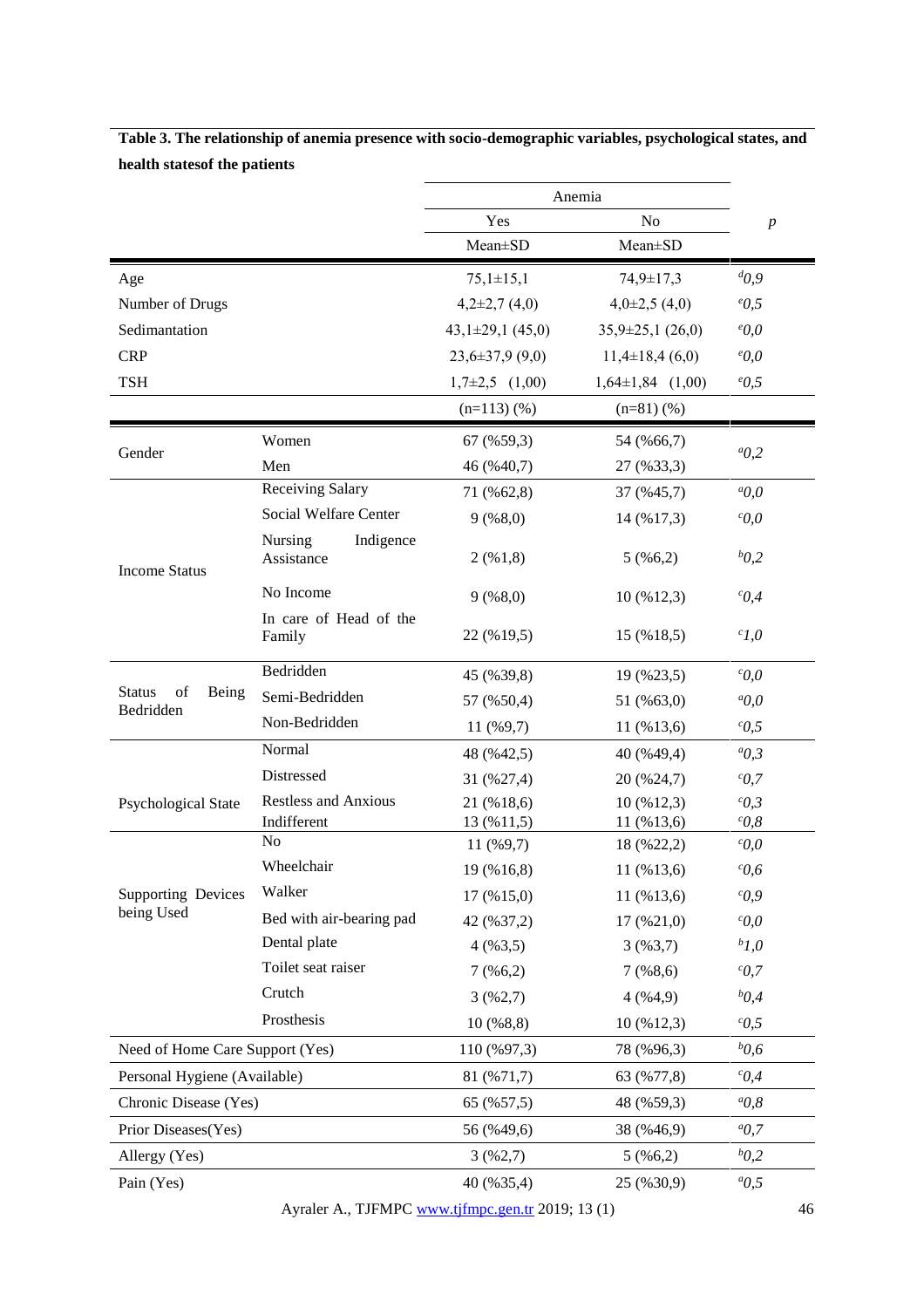| health states of the patients (continued)      |                                  |              |                                          |                   |
|------------------------------------------------|----------------------------------|--------------|------------------------------------------|-------------------|
| Pressure ulcer(Yes)                            |                                  | 26 (%23,0)   | 10(%12,3)                                | $^{c}O, O$        |
| Neurological finding (Yes)                     |                                  | 97 (%85,8)   | 72 (%88,9)                               | $\mathcal{C}0,6$  |
| Cardiovascular diagnosis(Yes)                  |                                  | 55 (%48.7)   | 33 (%40,7)                               | $a_{0,2}$         |
| Oncological diagnosis (Yes)                    |                                  | 22 (%19,5)   | $10\,(%12,3)$                            | $c_{0,2}$         |
| Orthopedic and traumatological diagnosis (Yes) |                                  | 19 (%16.8)   | 5(966,2)                                 | $c_{0,0}$         |
| Chronic endocrine diagnosis (Yes)              |                                  | 42 (%37,2)   | 24 (%29,6)                               | $\mathcal{C}O, 3$ |
| disease<br>and<br>Lung<br>diagnostic(Yes)      | disorder<br>respiratory          | 26 (%23,0)   | 18 (%22,2)                               | $c_{1,0}$         |
| Muscles and joint disease diagnosis (Yes)      |                                  | 4(963,5)     | 3(963,7)                                 | $b_{1,0}$         |
| <sup>a</sup> Pearson Chi-Square                | <sup>b</sup> Fisher's Exact Test |              | <sup>c</sup> Yates Continuity Correction |                   |
| <sup>d</sup> Student-T Test                    | <sup>e</sup> Mann-Whitney U Test | $*_{p<0,05}$ |                                          |                   |

**Table 3. The relationship of anemia presence with socio-demographic variables, psychological states, and** 

**Table 4. The relationship of morphological classification of anemia considering MCV with sociodemographic variables, psychological and health states of the patients with anemia**

|                 |                 |                      | <b>MCV</b>         |                    |               |
|-----------------|-----------------|----------------------|--------------------|--------------------|---------------|
|                 |                 | Hypochromic          | Normochmi          | Macrocytic         |               |
|                 |                 | Mean±SD              | Mean±SD            | Mean±SD            |               |
| Number of Drugs |                 | $2,9\pm1,6$ (3,0)    | $4,6\pm2,9$ (4,00) | $2,6\pm0,5$ (3,0)  | 80,0          |
|                 |                 | $35,4\pm 25,3(25,0)$ | $52,5 \pm 29,2$    | $43,6 \pm 32,3$    | $f_{0,05}$    |
| Sedim           |                 |                      | (48,0)             | (25,0)             |               |
|                 |                 |                      | $26,3 \pm 39,6$    |                    |               |
| <b>CRP</b>      |                 | $14,0\pm31,2(3,0)$   | (10,0)             | $10,3\pm10,1(5,0)$ | $f_{0,0}$     |
| <b>TSH</b>      |                 | $1,76\pm3,3(1,0)$    | $1,3\pm2,2(1,00)$  | $4,3\pm4,0(2,0)$   | $f_{0,1}$     |
|                 |                 | $(n=21)(%$           | $(n=89)$ $(\%)$    | $(n=3)$ $(\% )$    |               |
| Gender          | Women           | 15 (%71,4)           | 51 (%57,3)         | $1($ %33,3)        | ${}^aO,3$     |
|                 | Men             | 6(%28,6)             | 38 (%42,7)         | $2($ %66,7)        |               |
| <b>Status</b>   | Bedridden       | $5($ %23,8)          | 39 (%43,8)         | $1($ %33,3)        | $a_{0,2}$     |
| of Being        | Semi-Bedridden  | 14 (%66,7)           | 41 (%46,1)         | $2($ %66,7)        | $a_{0,2}$     |
| Bedridden       | Non-Bedridden   | $2($ %9,5)           | 9(%10,1)           | $0($ % $0,0)$      | $a_{0,8}$     |
|                 | Normal          | 6(%28,6)             | 39 (%43,8)         | 3(%100,0)          | ${}^aO, O$    |
|                 | Distressed      | 4(%19,0)             | 27 (%30,3)         | $0($ % $0,0)$      | $a_{0,3}$     |
|                 | Restless<br>and | 8(%38,1)             |                    | $0($ % $0,0)$      | $a_{0,0}$     |
| Psychological   | Anxious         |                      | 13 (%14,6)         |                    |               |
| <b>State</b>    | Indifferent     |                      |                    |                    |               |
|                 |                 | 3(%14,3)             | 10(%11,2)          | $0($ % $0,0)$      | ${}^{a}$ O, 7 |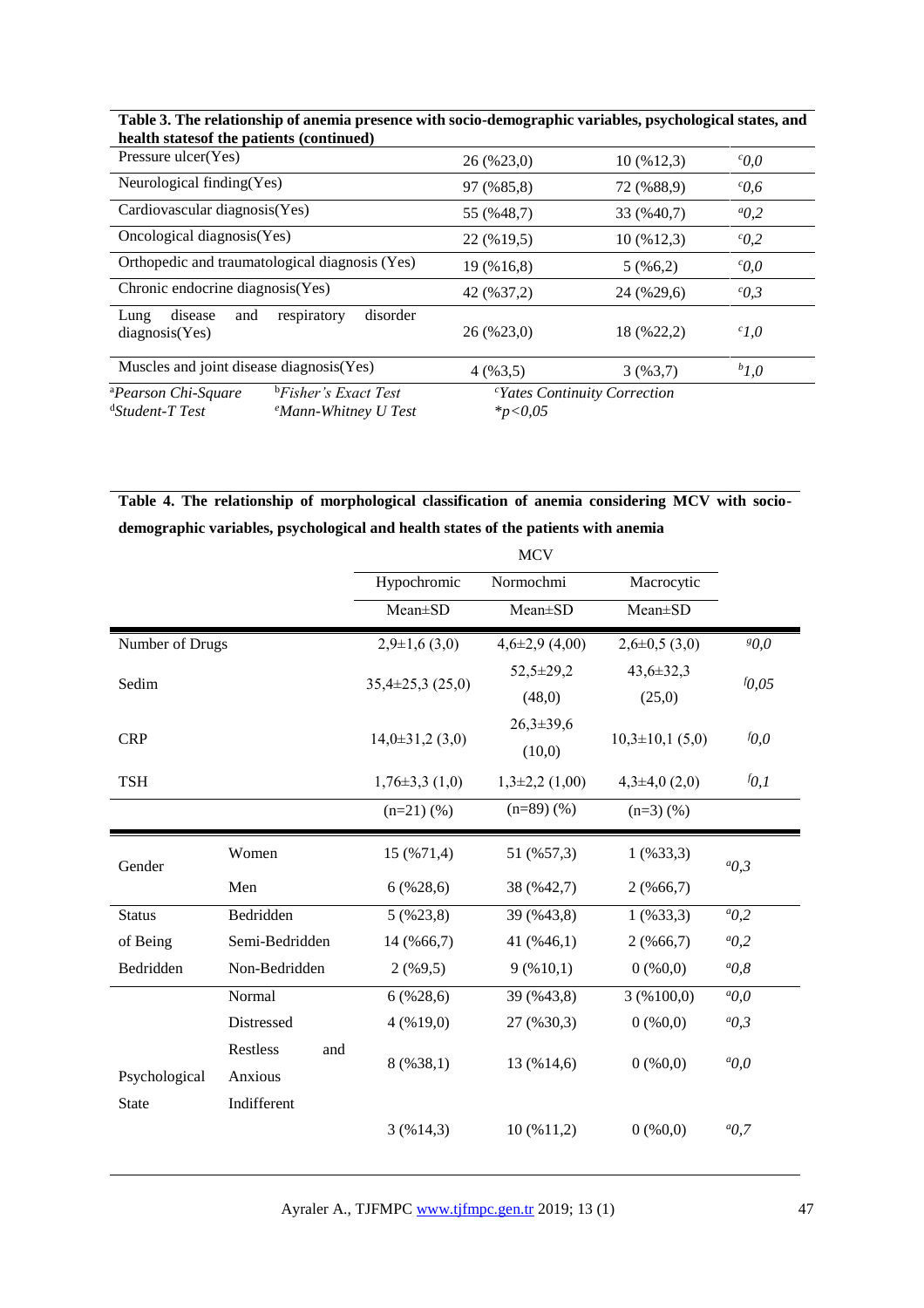|                                                                  | N <sub>o</sub>                     | 4(%19,0)                         | 7(%7,9)                                  | $0($ % $0,0)$ | ${}^a 0,2$   |
|------------------------------------------------------------------|------------------------------------|----------------------------------|------------------------------------------|---------------|--------------|
|                                                                  | Wheelchair                         | 4(%19,0)                         | 14 (%15,7)                               | $1($ %33,3)   | ${}^{a}$ 0,6 |
|                                                                  | Walker                             | 6(%28,6)                         | 10(%11,2)                                | $1($ %33,3)   | $a_{0,0}$    |
| Support<br>Devices being                                         | Bed<br>with<br>air-<br>bearing pad | 3(%14,3)                         | 39 (%43,8)                               | $0($ % $0,0)$ | $a_{0,0}$    |
| Used                                                             | Dental plate                       | 1( %4, 8)                        | 3(%3,4)                                  | $0($ % $0,0)$ | $a_{0,9}$    |
|                                                                  | Toilet seat raiser                 | 1( %4, 8)                        | 6(%6,7)                                  | $0($ % $0,0)$ | $a_{0,8}$    |
|                                                                  | Crutch                             | $0($ % $0,0)$                    | 2(962,2)                                 | $1($ %33,3)   | $a_{0,0}$    |
|                                                                  | Prosthesis                         | $2($ %9,5)                       | 8(%9,0)                                  | $0($ % $0,0)$ | $a_{0,8}$    |
| Need of Home Care Support (Yes)                                  |                                    | 21 (%100,0)                      | 86 (%96,6)                               | 3(%100,0)     | $^{a}0,6$    |
| Personal Hygiene (Available)                                     |                                    | 16 (%76,2)                       | 62 (%69,7)                               | 3(%100,0)     | ${}^aO, 4$   |
| Chronic Disease (Yes)                                            |                                    | 10 (%47,6)                       | 55 (%61,8)                               | $0($ % $0,0)$ | $a_{0,0}$    |
|                                                                  | Prior Diseases(Yes)                |                                  | 49 (%55,1)                               | $1($ %33,3)   | $a_{0,0}$    |
| Allergy (Yes)                                                    |                                    | $0($ % $0,0)$                    | 3(%3,4)                                  | $0($ % $0,0)$ | $^{a}0,6$    |
| Pain (Yes)                                                       |                                    |                                  | 58 (%65,2)                               | $2($ %66,7)   | $a_0, 9$     |
| Pressure ulcer(Yes)                                              |                                    | $2($ %9,5)                       | 24 (%27,0)                               | $0($ % $0,0)$ | $a_0,1$      |
| Neurological finding(Yes)                                        |                                    | 18 (%85,7)                       | 78 (%87,6)                               | $1($ %33,3)   | $a_{0,0}$    |
| Cardiovascular diagnosis(Yes)                                    |                                    | 11 (%52,4)                       | 43 (%48,3)                               | $1($ %33,3)   | $a_{0,8}$    |
| Oncological diagnosis(Yes)                                       |                                    | $2($ %9,5)                       | 20 (%22,5)                               | $0($ % $0,0)$ | $a_{0,2}$    |
| Orthopedic and<br>traumatological<br>diagnosis (Yes)             |                                    | 1( %4, 8)                        | $17($ % $19,1)$                          | $1($ %33,3)   | $a_{0,2}$    |
| Chronic endocrine diagnosis(Yes)                                 |                                    | $7($ %33,3)                      | 35 (%39,3)                               | $0($ % $0,0)$ | ${}^aO,3$    |
| disease<br>respiratory<br>Lung<br>and<br>disorder diagnosis(Yes) |                                    | 4(%19,0)                         | 22 (%24,7)                               | $0($ % $0,0)$ | $^{a}0.5$    |
| Muscles<br>and<br>diagnosis(Yes)                                 | disease<br>joint                   | 1( %4, 8)                        | 3(%3,4)                                  | $0($ % $0,0)$ | $a_{0,9}$    |
| <sup>a</sup> Pearson Chi-Square                                  |                                    | <sup>b</sup> Fisher's Exact Test | <sup>c</sup> Yates Continuity Correction |               |              |
| <sup>g</sup> Oneway Anova                                        |                                    | <sup>f</sup> Kruskal-Wallis      | $*_{p<0,05}$                             |               |              |

**Table 4. The relationship of morphological classification of anemia considering MCV with sociodemographic variables, psychological and health states of the patients with anemia ((continued)**

# **DISCUSSION**

In III. National Health and Nutrition Examination Survey, the frequency of anemia in the elderly was stated as 11% in men and 10.2% in women regarding WHO criteria and also the rates showed increase for the age of over 85 as 26% and21%, respectively. Prevalence is higher in those with advanced age, staying in nursing home and hospital.<sup>7</sup>

Various results were reported by studies carried outin different countries on anemia prevalence in the elderly. In the studies administeredin the United States, for instance, Dallman et al. found anemia prevalence as 8,3% (4,4% in men, 3,9% in women) in 1858 elderly people; Timiras et al. reported therate as 26,1% (17,7% in men, 8,4% in women) in their study with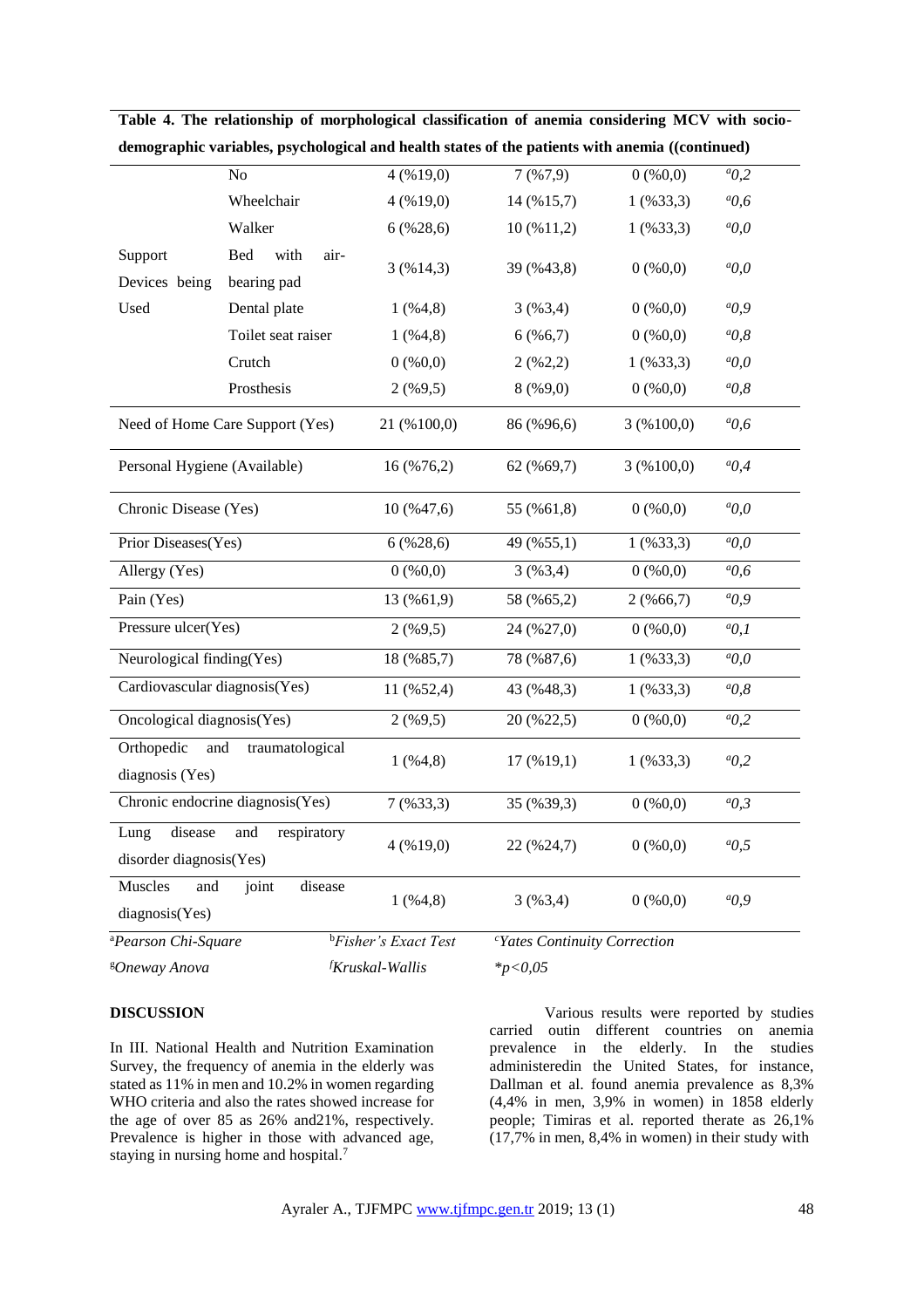1024 patients over the age of 60 while the rate was found as 27,8% (15,2% in men, 12,6% in women) by Salive et al. in their study with 3946 people aged 71 years and older.<sup>8,9</sup>In another study carried out in Belgium by Jooesten et al., anemia was established in24% of 728 geriatric patients who were hospitalized.<sup>10</sup>

Likewise, in Israel, Chernetsky et al. found the rate of anemia as 31,4% for hospitalized geriatric patients and also stated that the most frequent reason of anemia was chronic disease  $(65,6\%)$ .<sup>11</sup>

A previous study on anemia prevalence in the elderly which was conducted by Çoban et al. in Turkey concluded that 25% of 1388 out patients aged 65 and over had anemia.<sup>12</sup>

There is not a study involving only the elderly receiving home care service in our country. The previous studies were conducted with the community-dwelling elderly. Anemia rate in the present study is 58,2%, which reveals that general health conditions of the elderly receiving home care service is worse. 33% of the patients were bedridden where as 57,7% were semi-bedridden. Higher anemia rate of this population having high multimorbidity rate than that of general society is not surprising. Anemia is associated with increased mortality and morbidity in the elderly and influences life quality in a negative way. It restricts movement of the community-dwelling elderly, causes tiredness, and increases depression, dementia, and falling down.<sup>13</sup> Thus, the determination of anemia and, if possible, its treatment and optimization of hemoglobin levels are important. Anemia in the elderly is classified under three main titles unlike other age groups: un explained anemia, nutritional deficiency, chronic inflammation or disease. In this study when the variables are taken into account, particularly the state of being bedridden, sedimentation, and high CRP is associated with anemia and also it is observed more often in those who are bedridden and are with inflammation. Bearing all the gathered data in mind, the majority of the anemic patients included in the study fall into chronic disease/inflammation-induced anemia or unexplained anemia group. The studies conducted within community containing the elderly not staying in institution, nutritional anemia, chronic disease or inflammation-induced anemia, and unexplained anemia distribution rate is one third each.<sup>14</sup>

Vitamin B12 deficiency in nutritional anemia needs to be evaluated very carefully. The studies on pernicious anemia were associated with lower vitamin B12 and anemia determined in the community.Therefore, the measurement of vitamin B12 and the treatment by vitamin B12 intramuscular injection when it is deficient has become

conventional.<sup>15</sup>However, the recent evidences showed tendency towards not to associate general population-based slightly subnormalvitamin B12 levels with anemia as it was in those who were seriously B12 deficient.In a Leiden-85 plus study including the elderly over 85 years old, they did not find anassociation between subnormal vitamin B12 and anemia.<sup>16</sup>

Similarly, in the present study, the rate of those who are anemic and non-anemic with low B12 level is close to each other and is not statistically significant. Megaloblastic anemia was established only in three persons in the vitamin B12 deficient group.

Also, in other studies it had been reported that low level of vitamin B12 was not associated with anemia and replacement therapy did not improve hemoglobin levels.<sup>17</sup>

Therefore, those data have been in favour of the idea that low level of vitamin B12 in the elderly may not necessarily be associated with anemia. One of the most common causes of anemia in the elderly is the iron deficiency and its frequency has been fore seen approximately >%15. Ferritin levels are considered as the best criteria in establishing diagnosis. Ferritin is an acute phase reactant as well and it increases during acute and chronic inflammation. It may not mirror the iron store exactly in acute inflammation, but the study of Leiden 85-plus has showed that ferritin measurement is very important for the persons with inflammation. Low ferritin levels have been associated with low hemoglobin levels and MCV and therefore, this association has been more significant with the ones with inflammation. The researchers inferred that low ferritin in the persons with inflammation was particularly important as "acute phase" reactant and that establishment of low ferritin accompanied by inflammation was expected to result in un favorable iron levels. $18$ 

Considering the relevant data, it might be stated that iron deficiency is actually present in the patient group with low ferritin and that even if there possibly co exists chronic disease anemia to a certain extent, those patients will benefit from replacement and that iron deficiency constitutes an important part of nutritional anemia in the elderly.

The majority of anemia cases in the current study are normocytic anemia, which has been observed more often in the event of multi-drug intake, sedimentation, and increased CRP levels. Chronic renal failure has not been identified in any of ourcases. The evidences are suggestive of the idea that the majority of the patients in the group fall into the anemia of chronic disease and inflammation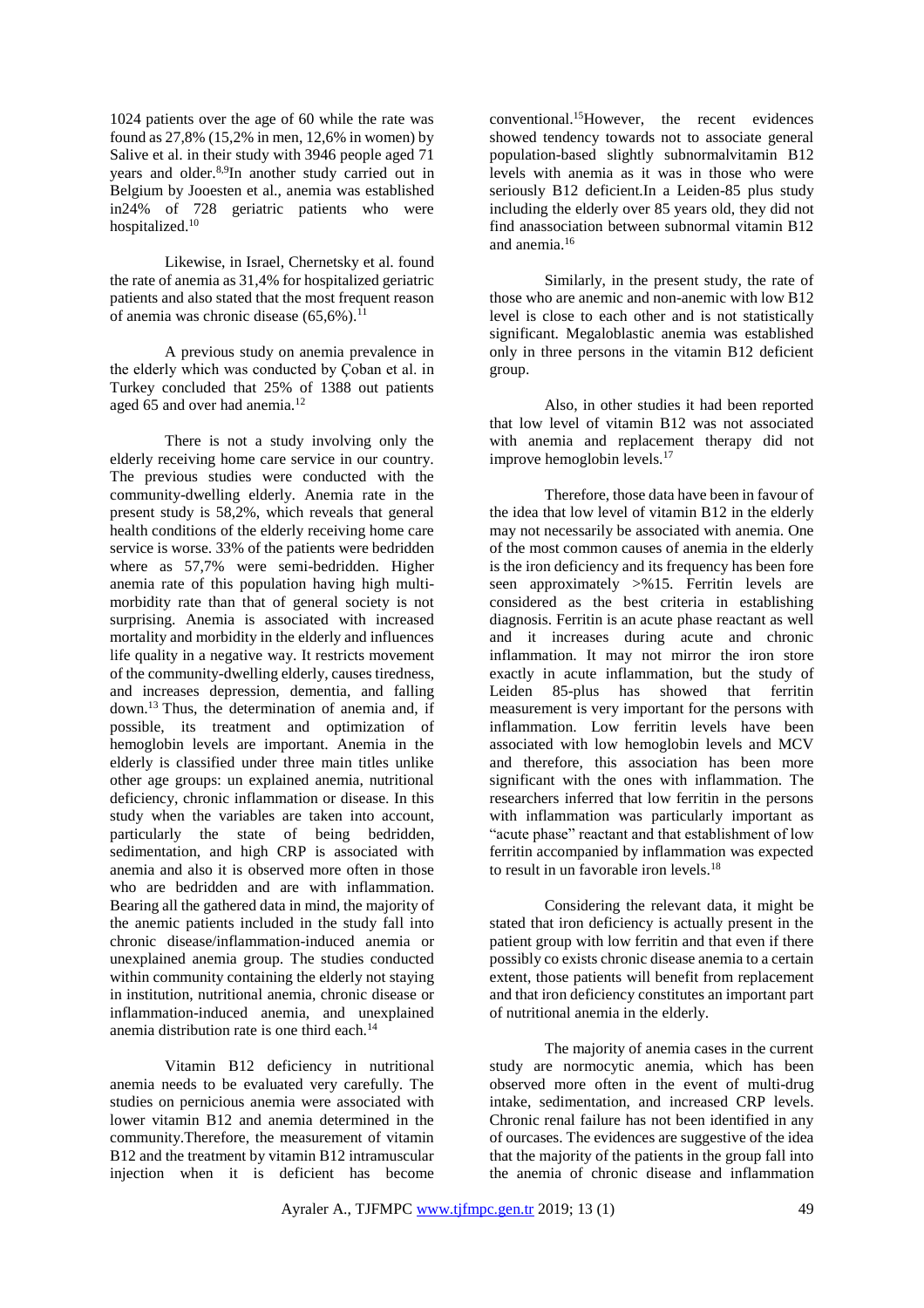group. Normocyticanemia group usually consists of chronic disease anemia, cancers, diseases associated with bone marrow and unexplained anemia of elderly.<sup>19</sup>

Altough in order for certain distinction, more detailed evaluation is needed, high rate of chronic disease anemia in this specific group is an expected result when it is considered that most of the patients receiving home health care services have at least one and sometimes more than one chronic disease.

The present study has its limitations as well. First, it has been conducted in a single home health care center with a low number of samples and therefore, the results cannot be generalized for a region or society. It has not been reflecting the prevalence exactly in the society. Secondly, due to the lack of advanced evaluation opportunity, anemia etiology could not be defined clearly, particularly in normocytic anemia group.

## **CONCLUSION**

Our society has been getting older and the majority of people receiving homecare services are the elderly and thus the number of people receiving this service is expected to be on the increase. Anemia is quite common in the elderly benefitting from home health care services and the vast majority has the anemia of chronic disease, inflammation-induced anemia or unexplained anemia. Iron deficiency is the most important and the most frequent one among nutrituonal anemias. In brief, when negative effects of anemia both on general health conditions and frailty of the elderly are taken into account, the evaluation of elderly patients receiving home care services in terms of anemia is crucial. Their appropriate treatment will positively affect their quality of life and it will also hinder the complications associated with anemia.

## **Competing Interest**

The authors declare that they have no competing interests.

## **REFERENCES**

- 1. Joosten E, Pelemans W, Hiele M, Noyen J, Verhaeghe R, Boogaerts MA Prevalence and causes of anaemia in a geriatric hospitalized population. Gerontology 1992: 38: 111-117.
- 2. Türkiye İstatististik Kurumu www.tuik.gov.tr accessed in 15 March 2018.
- 3. Nissenson AR, Wade S, Goodnough T et al. Economic burden of anemia in an insured population. J Manag Care Pharm. 2005:11(7):565-574
- 4. Woodman R, Ferrucci L, Guralnik J. Anemia in older adults. Curr Opin Hematol.2005: 12(2):123-8. Review.
- 5. Pang WW. Anemia in the elderly. Curr Opin Hematol.2012: 19(3):133-40.
- 6. Steensma DP, Tefferi A. Anemia in the elderly: how should we define it, when does it matter, and what can be done? Mayo Clin Proc. 2007:82(8):958-966.
- 7. Chaves PH. Functional outcomes of anemia in older adults. Semin Hematol.2008: 45(4):255- 60.
- 8. Dallman PR, Yip R, Johnson C. Prevalence and causes of anemia in the United States, 1976 to 1980. Am J Clin Nutr.1984: 39: 437- 445.
- 9. Salive ME, Cornoni-Huntley J, Guralnik JM, Phillips CL, Wallace RB, Ostfeld AM, Cohen HJ. Anemia and hemoglobin levels in older persons: relationship with age, gender, and health status. J Am Geriatr Soc.1992:40: 489- 496.
- 10. Joosten E, Pelemans W, Hiele M, Noyen J, Verhaeghe R, Boogaerts MA Prevalence and causes of anaemia in a geriatric hospitalized population. Gerontology 1992: 38: 111-117
- 11. Chernetsky A, Sofer O, Rafael C, Ben-Israel J. Prevalence and etiology of anemia in an institutionalized geriatric population. Harefuah 2001:141: 591-594.
- 12. Coban E, Timuragaoglu A, Meric M. Iron deficiency anemia in the elderly: prevalence and endoscopic evaluation of the gastrointestinal tract in outpatients. Acta Haematol. 2003:110: 25-28.
- 13. Salive ME, Cornoni-Huntley J, Guralnik JM, Phillips CL, Wallace RB, Ostfeld AM, Cohen HJ. Anemia and hemoglobin levels in older persons: relationship with age, gender, and health status. J Am Geriatr Soc.1992:40: 489- 496.
- 14. Guralnik JM, Eisenstaedt RS, Ferrucci L, Klein HG, Woodman RC. Prevalence of anemia in persons 65 years and older in the United States: evidence for a high rate of unexplained anemia. 2004: 104(8):2263-2268.
- 15. Andrès E, Loukili NH, Noel E, Kaltenbach G, Abdelgheni MB, Perrin AE, Noblet-Dick M, Maloisel F, Schlienger JL, Blicklé JF. Vitamin B12 cobalamin deficiency in elderly patients. CMAJ 2004:3;171(3):251-9
- 16. Den Elzen WP, Westendorp RG, Frolich M, de Ruijter W, Assendelft WJ, Gussekloo J. Vitamin B12 and folate and the risk of anemia in old age: the Leiden 85-Plus Study. Arch Intern Med.2008: 168(20):2238-44.
- 17. Seal EC, Metz J, Flicker L, Melny J. A randomized, double-blind, placebocontrolled study of oral vitamin B12 supplementation in older patients with subnormal or borderline